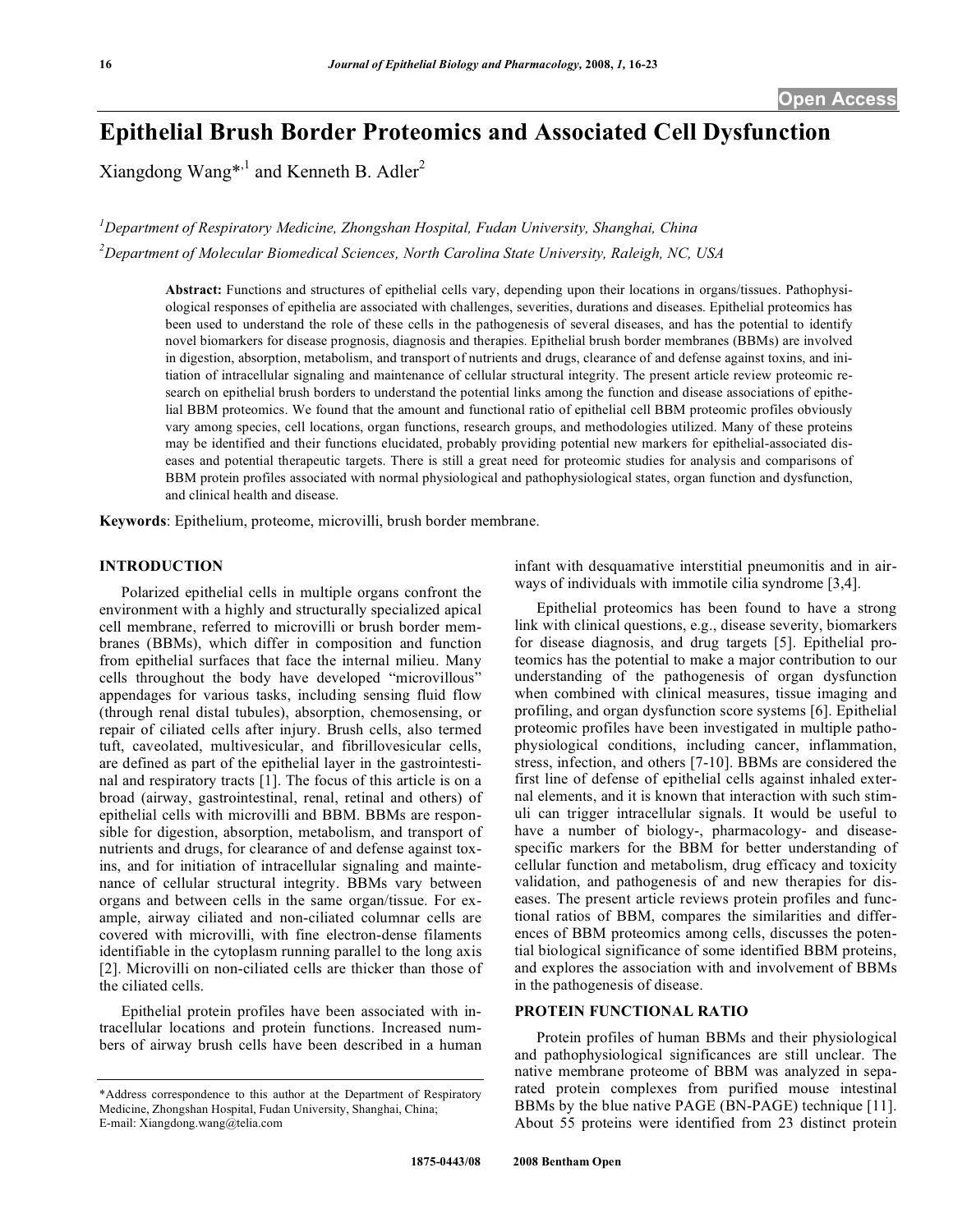complexes in intestinal epithelial BBMs, including membrane transporters (21%), signal transduction (16%) and cytoskeletal (15%) proteins. Protein profiles of syncytiotrophoblast BBMs in the placenta of human embryos mainly include signal transduction (34%), cell growth and/or maintenance (30%), and membrane transporters (16%) [12]. About 45 surface proteins were identified in human mammary epithelial cells (strain 184 A1L5) using lysine specific in situ labeling of the proteins *via* sulfosuccinimidyl-6- (biotinamido) hexanoate [13]. According to protein transmembrane and signal sequence properties, 9% of the proteins contained both transmembrane domains and signal sequences, 56% of the proteins only a transmembrane domain, 3% of the proteins only a signal sequence, and 33% of the proteins at the surface of the epithelium of the mammalian oviduct were "others" [14]. The majority of proteins of the BBMs of rat renal proximal tubule epithelial cells were found to be related to metabolism (20%) and signal transduction (10%) [15]. Proteomic profiles of mouse jejunal BBM showed a relation to signal transcription (25%), metabolism  $(21\%)$ , cytoskeleton  $(16\%)$  and membrane transport  $(11\%)$ [7].

 The comparison of the ratio of protein profiles associated with function (Table **1**) between these cells indicates that BBMs contribute to cell signaling and absorption/secretion/metabolism, In intestinal cells, BBMs are more involved in structural functions, while proteins associated with cell/tissue development and lipid rafts characterize BBMs of syncytiotrophoblast, and BBMs of renal cells contain mostly proteins associated with metabolism. The amount and functional ratio of epithelial cell BBM proteomic profiles obviously vary among species, cell locations, organ functions, research groups, and methodologies used. For example, the number of identified proteins separated from sodium dodecyl sulfate-polyacrylamide gel electrophoresis is almost double that from cation-exchange high-performance liquid chromatography [15]. The number of proteins identi-



**Fig. (1).** The influencing process of epithelial brush border membrane (BBM) proteomic analysis. **A**: The mucosal tissue is harvested from the body (e.g. nasal mucosa); epithelial structure and function vary among locations and organs. **B** and **C**: mucosal histology provides evidence of mucosal (**B**) and epithelial (**C**) similarity and variation prior to the isolation of epithelial BBMs, in order to ensure that the result are comparable. **D-F**: The epithelial ultrastructure from both (**F**) transmission (**D**) and scanning (**E**) electronic microscopy demonstrates variations between epithelial cells from the same location. Epithelial cells have three domains: apical, lateral and basal. Of these, the apical domain (BBM) is a free surface always directed toward the exterior or lumen of the enclosed body cavity, having surface modifications depending upon specific function. **G**: Epithelial BBM is isolated from the cells, probably including microvilli, stereocilia and cilia. It should be noted that potential variation exists between BBMs, even though they appear similar microscopically. **I**: BBM proteomic analysis can be performed by different methodologies, which describe the different amounts and sizes of protein profiles. **J**: one of the important steps is to link these identified proteins with biological functions. Although a number of studies on epithelial BBM proteomics have shown similarities and variations in these functional distributions between epithelia, there is a great need to translate such information to clinical sciences and understand more about how this information relates to disease pathogenesis.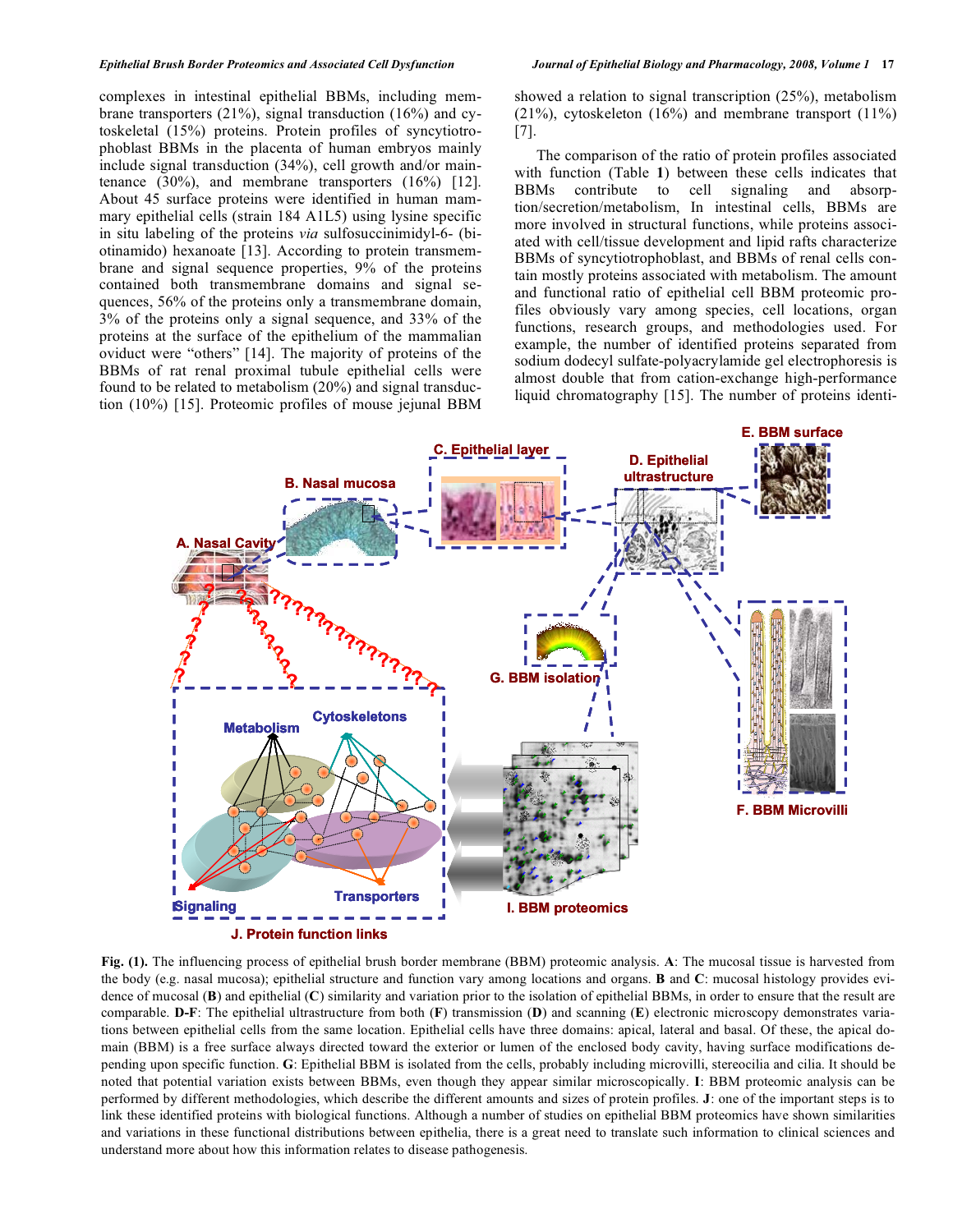| <b>BBM</b> Proteomics               | <b>Intestinal epithelium</b><br>$[11]$ | Renal proximal tubule<br>epithelium [13] | <b>Retinal pigment</b><br>epithelium [40] | Jejunal epithelia [7] | Syncytiotrophoblast<br>$[12]$ |
|-------------------------------------|----------------------------------------|------------------------------------------|-------------------------------------------|-----------------------|-------------------------------|
| Carbohydrate digestion              | $\tau$                                 |                                          |                                           |                       |                               |
| Carriers                            |                                        | $\sqrt{6}$                               |                                           |                       |                               |
| Cell adhesion                       | $\overline{4}$                         |                                          |                                           |                       |                               |
| Cell growthand/or main-<br>taenance |                                        |                                          |                                           |                       | 30                            |
| Channels                            |                                        | 2                                        |                                           |                       |                               |
| Chaperones                          | $\overline{7}$                         |                                          |                                           |                       |                               |
| cytoskeleton                        | 15                                     |                                          | 15                                        | 16                    |                               |
| Degradative proteins                |                                        |                                          |                                           | $\overline{4}$        |                               |
| Digestive enzymes                   |                                        |                                          |                                           | 5                     |                               |
| Endosome trafficking                |                                        | $\sqrt{5}$                               |                                           | 6                     |                               |
| Extracellular matrix                |                                        |                                          | 24                                        |                       |                               |
| Metabolisms                         | 5                                      | 21                                       | 28                                        | 21                    | 18                            |
| Membrane transporters               | 21                                     | 6                                        | $\,8\,$                                   | $10\,$                | 16                            |
| Peptidases                          | $\tau$                                 | $\overline{4}$                           |                                           |                       |                               |
| Receptors                           |                                        | $\mathfrak{Z}$                           |                                           |                       |                               |
| Signal transduction                 | 16                                     | 10                                       |                                           | 25                    | 34                            |
| Stress-related proteins             |                                        |                                          |                                           | $\mathfrak{Z}$        |                               |
| Structural                          | 5                                      | 11                                       |                                           |                       |                               |
| Tight junction                      |                                        |                                          |                                           | $\sqrt{2}$            |                               |
| Translation                         |                                        | $\mathbf{1}$                             |                                           |                       |                               |
| Other                               | 13                                     | 31                                       | 32                                        | 5                     |                               |

**Table 1. Functional Distribution of the Proteins Identified in Brush Border Membrane Preparations of Intestinal, Renal, Retinal, Jeunal and Syncytiotrophoblast Epithelia** 

fied using the multidimensional protein identification technology (MudPIT) is approximately 7 times higher than that identified by 2D gel electophoresis in the same samples [14]. Table **2** lists these identified protein profiles from epithelial BBMs, showing variations and similarities of proteomic profiles between different epithelia.

 The percentage of BBM-related proteins in epithelial cells varies between about 10-25% of the total membraneassociated proteins [16,17] depending upon the technology used for preparation and separation of BBM proteins, the epithelial origin, modifications of cellular genes, and treatment used on the cells. For example, it was found that about 15% of the cell surface proteins could be biotinylated with sulfo-NHS-S-S-biotin, 8% could be glycosylated with lectinaffinity, and 77% made up the remaining protein populations in human mammary epithelial cell BBMs transfected with a recombinant EGF gene [17]. It would be more important to standardize the methodology of BBM isolation, protein separation, and proteomic analysis in the future in order to make valid comparisons of the proteomics of epithelial BBMs, which can make understanding of the role(s) of BBMs in disease pathogenesis even more significant.

## **BIOLOGICAL SIGNIFICANCE**

 BBM protein profiles can vary with different challenges and environments. For example, syndecan-4, a transmembrane heparin sulfate proteoglycan, and hepatoma-derived growth factor (HDGF), a nuclear protein, are increased in BBMs when epithelial cells are exposed to the phorbol ester, 4b-phorbol 12-myristate 13-acetate [17]. This indicates that epithelial BBMs shed and become active in signal transduction, since syndecan-4 is involved in both constitutive and regulated mechanisms [18] and HDGF as an extracellular heparin-binding growth factor can bind to a membrane protein(s) stimulating growth-regulatory signal transduction [19]. It was suggested that HDGF could act as a bioactive cell surface protein that may be actively processed by regulated proteolysis.

 HDGF is a nuclear targeted protein containing a canonical bipartite nuclear localization sequence. It has been con-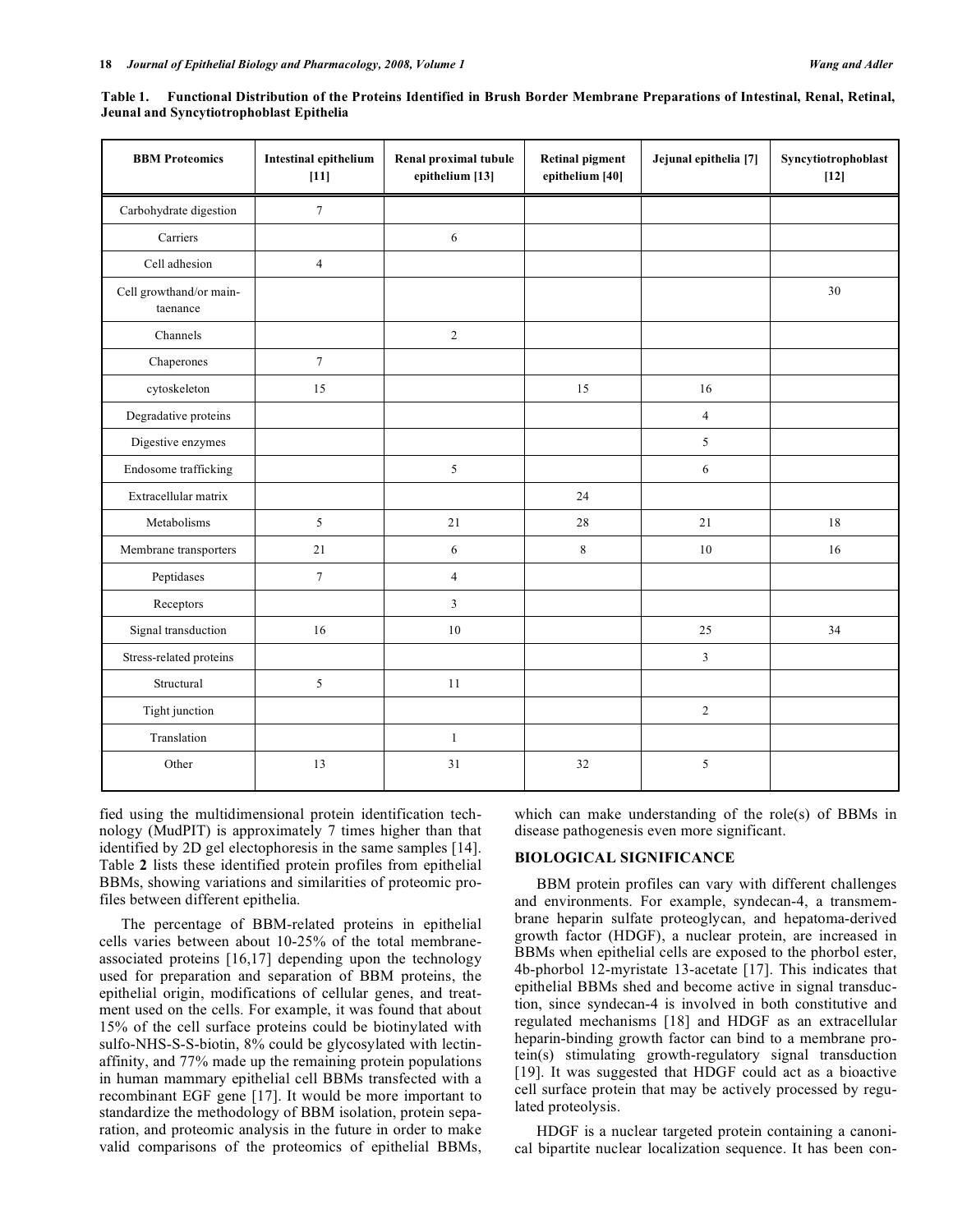| <b>Intestinal epithelial BBMs [11]</b>                | <b>Syncytiotrophoblast BBMs [12]</b>                 | <b>Retinal pigment epithelial BBMs</b><br>[40]        | Marramay epithelial BBMs [13]               |
|-------------------------------------------------------|------------------------------------------------------|-------------------------------------------------------|---------------------------------------------|
| Actins                                                | Actins                                               | Actins,                                               | ADP, ATP carrier protein,                   |
| Actinin                                               | Actinin                                              | Annexins                                              | ATP carrier protein T2 K.                   |
| Aminopeptidases                                       | Alkaline phosphatase,                                | Basigin                                               | Basigin R.                                  |
| Annexins                                              | Annexins                                             | Carbonic anhydrase                                    | Calpactin I light chain R.                  |
| Anterior gradient protein 2 homolog<br>precursor      | Alpha-fetoprotein precursor                          | Chloride intracellular channel 6                      | CD166 antigen K.                            |
| ATP-binding cassette subfamily G<br>member 3          | Band 3 anion transport protein                       |                                                       | CD59 glycoprotein R.                        |
| Cadherin                                              | Basigin precursor                                    | Cytokeratin                                           | CD9 antigen K.                              |
| Calreticulin                                          | Brain acid soluble protein 1                         | Decorin                                               | Class I histocompatibility antigen<br>A2 R. |
| Calreticulin 6                                        | Calgizzarin                                          | Dermcidin                                             | Collagen                                    |
| Carboxylesterases                                     | calmodulin                                           | EBP50                                                 | Desmogleins                                 |
| CD9                                                   | calnexin precursor                                   | Ezrin                                                 | E-cadherin K.                               |
| Cell division control protein 42<br>homolog           | calpain                                              | Fibromodulin                                          | Ephrins                                     |
| Chloride intracellular channel pro-<br>tein 5         | chloride intracellular channel pro-<br>tein 5*       | Fructose-bisphosphate aldolase A                      | Epithelial membrane protein-2 K.            |
| Cyclophilin A                                         | chlatrin heavy chain 1                               | Glut-1                                                | Fibronectin leucine rich                    |
| Destrin 9                                             | Chorionic somatomammotropin<br>hormone precursor     | <b>GST P</b>                                          | $GA733-1$                                   |
| Endopeptidase-2                                       | Ciliary dynein heavy chain 9                         | Glyceraldehyde 3-phosphate dehy-<br>drogenase         | Glypican-1                                  |
| Ezrins                                                | Cysteine-rich protein 2                              | Glycogen phosphorylase                                | Human tissue factor R.                      |
| Galectins                                             | Estradiol 17-beta-dehydrogenase 1                    | Interphotoreceptor retinoid-binding<br>protein (IRBP) | Integrins                                   |
| Gastrotropin 8                                        | Ezrin-radixin-moesin binding<br>phosphoprotein       | L-lactate dehydrogenase A chain                       | Kunitz-type protease inhibitor              |
| Guanine nucleotide binding protein<br>G protein       | gamma-12 subunit G                                   | Lumican                                               | Lutheran blood group glycoprotein           |
| Guanine nucleotide-binding protein<br>beta subunit 2  | Glyceraldehyde-3-phosphate dehy-<br>drogenase        | Malate dehydrogenase                                  | Matrix metalloproteinase-14                 |
| Heat shock protein 70                                 | Heat shock protein 27                                | Membrane-associated adenylate<br>kinase               | MEMD protein K.                             |
| KHK MOUSE Ketohexokinase                              | Guanine nucleotide-binding protein<br>G(I)/G(S)/G(O) | Moesin                                                | MHC class I antigen HLA-A<br>chain R.       |
| KSA preproantigen                                     | Hemoglobins                                          | Monocarboxylate transporter 1                         | P50895                                      |
| Lactase-glycosylceramidase                            | Integrin alpha-5 precursor                           | Monoglyceride lipase                                  | Poliovirus receptor R.                      |
| Laminin receptor                                      | Keratins,                                            | Na, K-transporting ATPase                             | Transferrin receptor protein 1 K.           |
| Maltase-glucoamylase                                  | Myosin light polypeptide 6                           | Neuroglycan C                                         | Transmembrane protein                       |
| Membrane-associated progesterone<br>binding component | myristoylated alanine-rich C-kinase<br>substrate     | Neuronal membrane glycoprotein<br>$M6-a$              | 1 Transmembrane protein                     |

| Table 2. Proteomic Profiles of Intestinal, Syncytiotrophoblast, Retinal Pigment, Marramary Epithelail Brush Border Membrane |
|-----------------------------------------------------------------------------------------------------------------------------|
|                                                                                                                             |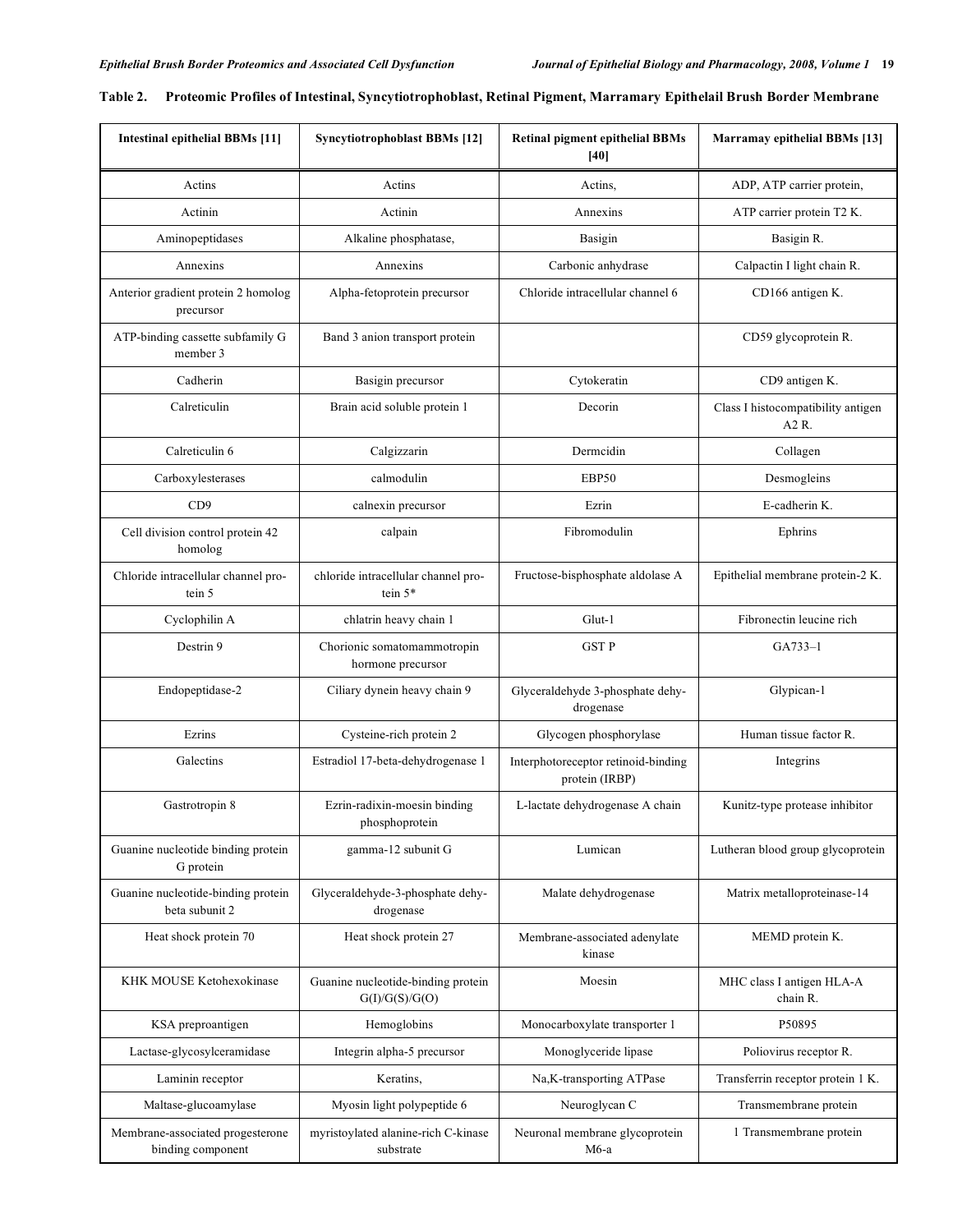#### **(Table 2). Contd…..**

| <b>Intestinal epithelial BBMs [11]</b>                 | <b>Syncytiotrophoblast BBMs [12]</b>                                  | <b>Retinal pigment epithelial BBMs</b><br>[40] | Marramay epithelial BBMs [13]              |
|--------------------------------------------------------|-----------------------------------------------------------------------|------------------------------------------------|--------------------------------------------|
| Microsomal triglyceride transfer<br>protein            | PDZ and LIM domain protein 2                                          | Peroxiredoxins                                 | 4F2 Cell-surface antigen heavy<br>chain R. |
| Na/K ATPases                                           | Protein kinase C and casein kinase<br>substrate in neurons protein 3  | Phosphoglycerate kinase                        | 5'-Nucleotidase K.                         |
| N-acetylated-alpha-linked acidic<br>dipeptidase        | Protein-glutamine gamma-<br>glutamyltransferase                       | Profilin I                                     |                                            |
| PEPT1                                                  | Radixin                                                               | Pyruvate kinases,                              |                                            |
| Plastin-1 (I-plastin) (intestine-<br>specific plastin) | Ras-GTPase-activating-like proteins                                   | Retinol-binding protein,                       |                                            |
| Profillin 26                                           | Ras-related proteins                                                  | Retinol dehydrogenase,                         |                                            |
| Progesterone binding protein                           | S-100P protein                                                        | Sodium/potassium-transporting<br>ATPase        |                                            |
| Protein disulfide-isomerases                           | Serum albumin precursor                                               | Spectrin                                       |                                            |
| ribosomal protein S24                                  | Short transient receptor potential<br>channel 4                       | Tubulin                                        |                                            |
| Serum albumin                                          | Sodium/potassium-transporting<br><b>ATPases</b>                       | Undulin 1                                      |                                            |
| Sodium-dependent neutral amino<br>acid transporter     | Solute carrier family 2, facilitated<br>glucose transporter, member 1 | Vitronectin receptor                           |                                            |
| Sodium-glucose cotransporter                           | Spectrin alpha chain,                                                 |                                                |                                            |
| Sodium-hydrogen exchanger regu-<br>latory factor       | Transferrin receptor protein 1                                        |                                                |                                            |
| Sucrase-isomaltase                                     | transgelin-2                                                          |                                                |                                            |
| Trafficking protein particle complex<br>protein 2      | <b>Tubulins</b>                                                       |                                                |                                            |
| Ubiquitin precursor                                    | Villin 2                                                              |                                                |                                            |
| Valosin-containing protein                             |                                                                       |                                                |                                            |

sidered a novel biomarker or prognostic factor in multiple diseases, such as gastrointestinal stromal tumors [20], pancreatic cancer [21], vascular injury [22], and hepatocellular carcinoma [23], and is correlated with tumor recurrence in esophageal carcinoma [24]. These experimental and clinical studies demonstrated that expression of HDGF is significantly increased in disease and correlates with the incidence and recurrence of cancers These studies did not clarify the source of HDGF, which normally is found in low concentrations in multiple cells (e.g. epithelial cells, endothelial cells and smooth muscle cells). Although it is difficult to envision that HDGF is released from epithelial BBMs, most cancers originate from epithelial cells, and thus HDGF has been suggested as a potential target for anti-cancer drug design and development [25].

 Lipid rafts are a type of heterogeneous functional microdomain of the plasma membrane enriched in glycosphingolipids/cholesterol and specific proteins [26]. Lipid rafts are believed to play a role in major mechanisms of membrane trafficking, transport of glycosyl phosphatidylinositol-anchored proteins and glycosphingolipids to the cell surface, nutrient absorption, regulated secretion, and transport from endosomes to the Golgi apparatus and internalization *via* both caveolae and clathrin-coated pits. Proteomic analyses have been used to characterize protein profiles of epithelial BBMs for lipid raft markers [27,28], and characterization of lipid raft markers showed the presence of N-aminopeptidase, alkaline phosphatase, dipeptidyl aminopeptidase, annexin II, galectin-4, GP2, annexin IV, XIIIb, Gaq, Ga11, glutamate receptor, and GPCR 7 [27], indicating that some digestive enzymes, trafficking and signaling proteins may be functionally distributed in the intestine lipid rafts. Lipid rafts have been considered to associated with a number of diseases, e.g. severe congenital myopathy, colitis, cholera, autoimmune diseases (systemic lupus erythematosus and rheumatoid arthritis), virus infection, cancer, insulin resistance, inflammation, cardiovascular disease, hypertension, systemic lupus erythematosus, and others [29-33]. However, it remains unclear how these lipid raft markers might link directly with the pathogenesis of disease, whether they can be diseasespecific biomarkers to predict and monitor the development, severity and prognosis of the disease, or what role they may play in the molecular mechanisms of the disease process. It is also important to clarify whether these lipid raft markers are truly lipid raft-specific proteins.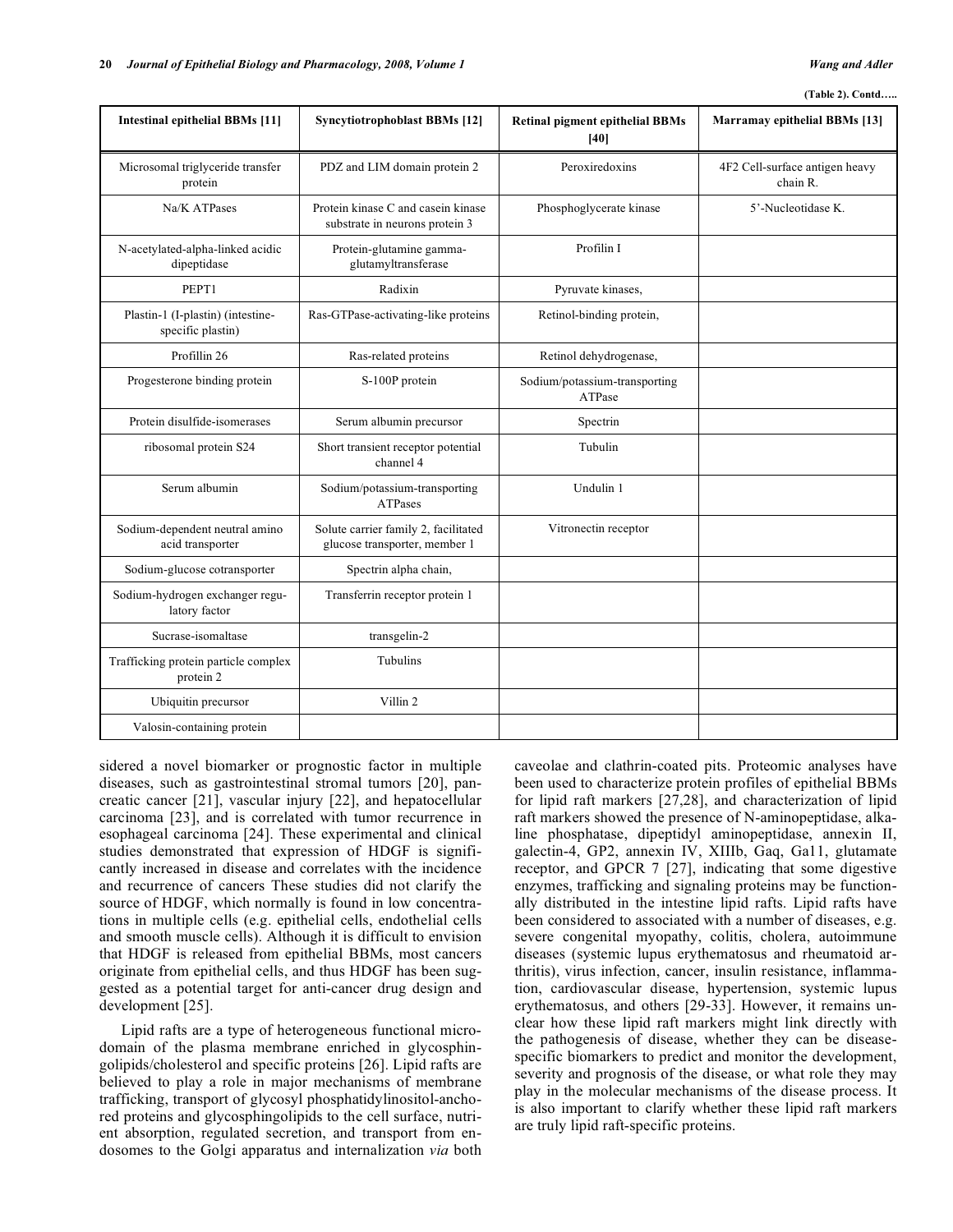When compared proteomic profiles between plasma membranes from proliferating cells and apical membranes from differentiated cells, 76 proteins were found to be significantly increased in the membranes of differentiated cells and 61 were increased in proliferating cells [34]. The majority of the proteins increased in the apical membranes were metabolic enzymes, proteins involved in the maintenance of cellular structure, transmembrane transporters, and proteins regulating vesicular transport, while the majority in the plasma membrane were involved in gene expression, protein synthesis, and folding [34]. It was suggested that many of these proteins may have specific functions and may provide potential new markers of intestinal cells or of colorectal cancer. The potential links between significantly increased proteins from differentiated cells, protein biology, and associated consequences are listed in Table **3**.

### **SIGNIFICANCE IN DISEASES**

 Functional identification and disease-associated evaluation of protein profiles found from proteomic studies are varied. There is still a great need for proteomic studies for analysis and comparisons of BBM protein profiles between cell physiological and pathophysiological situations, organ function and dysfunction, and clinical health and disease. Although there is much current research describing proteomic profiles of BBM harvested from various epithelia, it is possible to explore a potential link with biology. For example, Table **3** lists a number of identified and significantly changed proteins identified from BBMs of differentiated cells as compared with those from proliferating cells [35], some of which are involved in the pathogenesis of disease, while the function of others are still unclear. These changed proteins become even more important and significant when

**Table 3. The Potential Links Between Significantly Increased Proteins from Differentiated Cells, Protein Biology, and Associated Consequences; Examples are from Identified Proteins in a Published Study [35]** 

| Changed<br>proteins                                              | Diff<br>Folds+ | <b>Phenotypes</b><br>Family                                                                                          | <b>Biological</b><br>Significance                                                                                                                                   | <b>Consequences or involvements</b>                                                     |
|------------------------------------------------------------------|----------------|----------------------------------------------------------------------------------------------------------------------|---------------------------------------------------------------------------------------------------------------------------------------------------------------------|-----------------------------------------------------------------------------------------|
| annexins                                                         | $4 - 8$        | a family of Ca2+- and phos-<br>pholipid-binding proteins                                                             | metabolism of arachidonic acid, suppression<br>of cytokine-induced activation of the enzyme<br>and nitric oxide synthase                                            | anti-inflammatory signaling, cell<br>apoptosis                                          |
| villins                                                          | $-3$           | major brush border membrane<br>components                                                                            | Cell polarization and in the connection of<br>apical membranes with the cytoskeleton                                                                                | Carcinoma, cell metaplasia                                                              |
| MUC13                                                            |                | cell surface glycoproteins                                                                                           | an apical marker of both columnar and goblet<br>cells                                                                                                               | Carcinoma, inflammation                                                                 |
| galectin-3                                                       | $4 - 8$        | the family of carbohydrate-<br>binding proteins                                                                      | biogenesis, cellular adhesion and growth<br>regulation                                                                                                              | Carcinoma, adenomas, thyroid nod-<br>ules, meningitis                                   |
| Sushi domain-<br>containing protein<br>$\overline{c}$<br>(SDCP2) | 5              | Sushi domains, adhesion-<br>associated domain, Willebrand<br>factor type D domain (VWD),<br>somatomedin Blike domain | Action with complement<br>and adhesion proteins, protein<br>multimerization, protein-protein interactions,<br>a candidate marker for intestine differentia-<br>tion | Unknown                                                                                 |
| <b>DPP IV</b>                                                    | $-3$           | hydrolases                                                                                                           | differentiation markers                                                                                                                                             | Cancers, skin diseases, sclerosis,<br>inflammation, leukemia                            |
| sucrase-<br>isomaltase                                           | $-8$           | hydrolases                                                                                                           | differentiation markers                                                                                                                                             | Cell metaplasia, cancers, diabetes.<br>diarrhea, hypercalcemia                          |
| Aminopeptidase<br>N                                              |                | hydrolases                                                                                                           | final digestion of peptides                                                                                                                                         | Skin diseases, sclerosis, inflamma-<br>tion, leukemia, cancer                           |
| <b>GSTs</b>                                                      | $3 - 7$        | GST isoforms, Members of the<br>related family of conjugating<br>enzymes                                             | Promotion of urinary excretion,                                                                                                                                     | Cancer                                                                                  |
| Monoamine-<br>sulfating phenol<br>sulfotransferase               | >6             | sulfotransferase family 1A                                                                                           | catalyzes the sulfate conjugation of phenolic<br>monoamines                                                                                                         | <b>Stress</b>                                                                           |
| NADPH-<br>dependent<br>carbonyl reduc-<br>tase 1                 | $-10$          | prostaglandin E2 reductase                                                                                           | catalyzes the reduction of a wide variety of<br>carbonyl compounds,                                                                                                 | Uncertain                                                                               |
| Catechol- $O$ -<br>methyltransferase                             | $5 - 7$        |                                                                                                                      | catalyzes the $O$ -methylation, dopamine<br>metabolism and catecholamine inactivation                                                                               | Schizophrenia and bipolar disorder,<br>panic disorder, acute coronary<br>events, cancer |
| Flavin reductase                                                 | $3 - 12$       | A family of l-2-hydroxy acid-<br>oxidizing enzymes.                                                                  | catalyzes the<br>electron transfer from reduced pyridine<br>nucleotides to flavins                                                                                  | <b>Stress</b>                                                                           |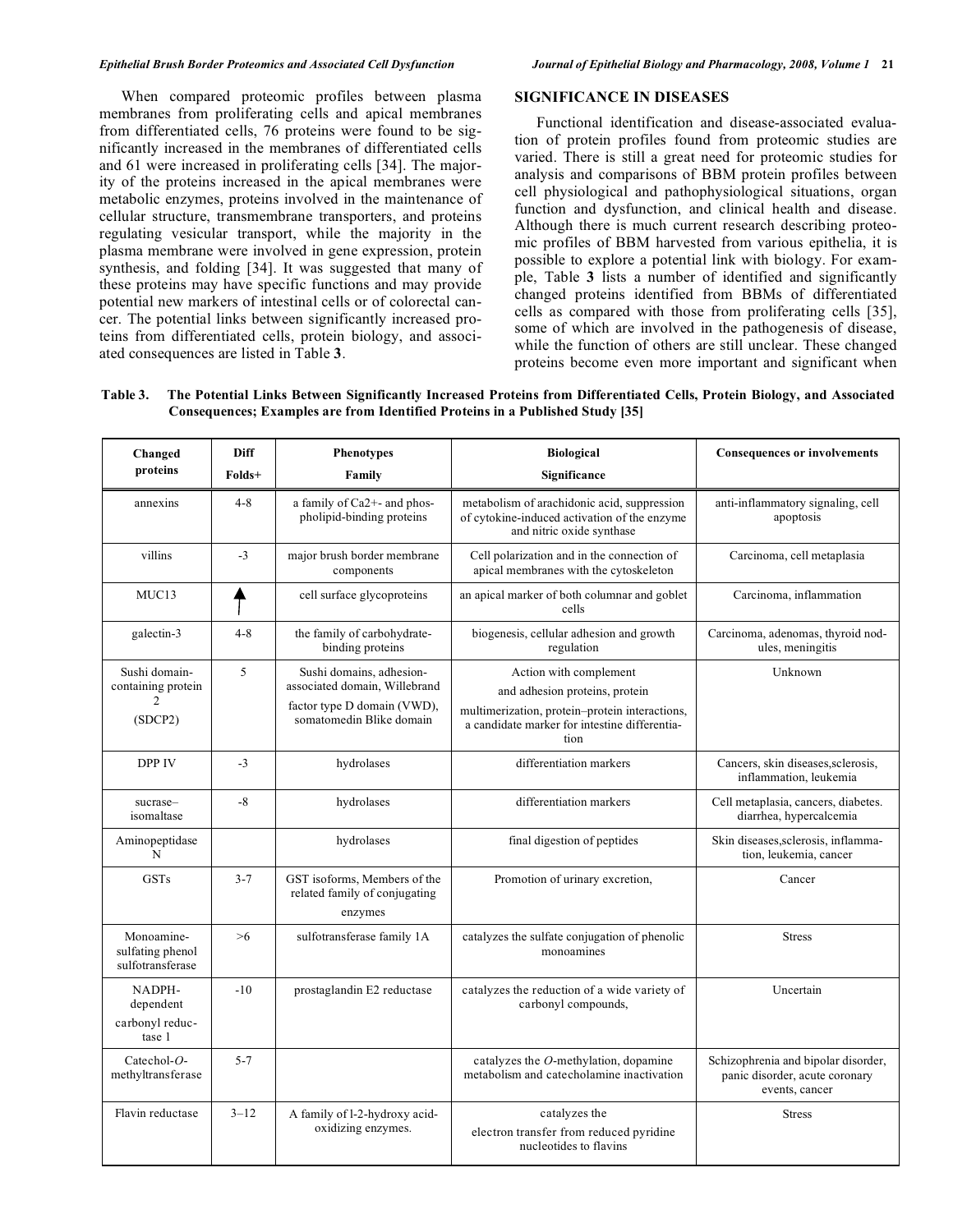protein-associated pathophysiology is explored. Annexin 1 has been suggested to have anti-inflammatory effects, and may act by influencing the metabolism of arachidonic acid, targeting cytosolic PLA2, inhibiting nitric oxide synthase and neutrophil and monocyte migration, and/or promoting inflammatory cell apoptosis [36]. Galectin-3, a family of carbohydrate-binding proteins with high affinity for galactoside, is involved in cell growth and differentiation, cell adhesion, tumor progression, apoptosis and metastasis. Galectin-3 was found to be highly expressed in functioning corticotroph adenomas of the pituitary gland, and is used in pathological diagnosis to separate functioning from silent corticotroph adenomas of the pituitary [37]. Dipeptidyl peptidase-IV (DPP-IV) has a unique proteolytic activity, cleaving Nterminal X-Pro dipeptides which may be involved in formation of cancers (e.g. the expression and possible function of DPP-IV enzymatic activity bearing molecules in human brain tumors has been addressed) [38]. Inhibitors of DPP-IV and aminopeptidase N were found to affect proliferation, differentiation and cytokine production in epithelia, to suppress T cell-stimulated proliferation, and to induce an antiinflammatory cytokine profile, while inhibition of DP IVlike activity only reduced the TGF-beta1 mediated stimulatory effects [39]. This indicates that similarities and variations between these proteins should be paid special attention if selecting a novel approach for treatments or therapies. For example, deficiency of sucrase isomaltase in patients could result in the development of intestinal metaplasia, cancers, diabetes, diarrhea, hypercalcemia and, in infants, chronic protracted diarrhea [34].

 In conclusion, the amount and functional ratio of epithelial cell BBM proteomic profiles vary among species, cell location and type, organ function, investigators and methods used. It has been suggested that many of these proteins may have novel identifiable functions, and may provide potential new markers for epithelial-associated diseases. There is still a great need for proteomic studies to analyze and compare BBM protein profiles between cell physiological and pathophysiological situations, organ function and dysfunction, and clinical health and disease.

### **ACKNOWLEDGEMENT**

 This is sponsored by Shanghai Leading Academic Discipline Project, NO B115.

#### **REFERENCES**

- [1] Reid L, Meyrick B, Antony VB, Chang LY, Crapo JD, Reynolds HY. The mysterious pulmonary brush cell: a cell in search of a function. Am J Respir Crit Care Med 2005; 172: 136-9.
- [2] Davis AE, Smallman LA. An ultrastructural study of the mucosal surface of the human inferior concha. I. Normal appearances. J Anat 1988: 161: 61-71.
- [3] DiMaio MF, Dische R, Gordon RE, Kattan M. Alveolar brush cells in an infant with desquamative interstitial pneumonitis. Pediatr Pulmonol 1988; 4: 185–91.
- [4] Gordon RE, Kattan M. Absence of cilia and basal bodies with predominance of brush cells in the respiratory mucosa from a patient with immotile cilia syndrome. Ultrastruct Pathol 1984; 6: 45– 59.
- [5] Zhao H, Adler KB, Bai C, Tang F, Wang XD. Epithelial proteomics in multiple organs and tissues: similarities and variations between cells, organs, and diseases. J Proteome Res 2006; 5: 743- 55.
- [6] Wang XD, Adler KB, Chaudry IH, Ward PA. Better understanding of organ dysfunction requires proteomic involvement. J Proteome Res 2006; 5: 1060-2.
- [7] An HJ, Kim DS, Park YK, *et al*. Comparative proteomics of ovarian epithelial tumors. Proteome Res 2006; 5: 1082-90.
- [8] Werner T, Shkoda A, Haller D. Intestinal epithelial cell proteome in IL-10 deficient mice and IL-10 receptor reconstituted epithelial cells: impact on chronic inflammation. J Proteome Res 2007; 6: 3691-3704.
- [9] Yan Y, Weaver VM, Blair IA. Analysis of protein expression during oxidative stress in breast epithelial cells using a stable isotope labeled proteome internal standard. Proteome Res 2005; 4: 2007- 2014.
- [10] Das S, Sierra JC, Soman KV, *et al.* Differential protein expression profiles of gastric epithelial cells following Helicobacter pylori infection using ProteinChips. J. Proteome Res 2005; 4: 920-30.
- [11] Babusiak M, Man P, Petrak J, Vyoral D. Native proteomic analysis of protein complexes in murine intestinal brush border membranes. Proteomics 2007; 7: 121-9.
- [12] Paradela A, Bravo SB, Henríquez M, *et al.* Proteomic analysis of apical microvillous membranes of syncytiotrophoblast cells reveals a high degree of similarity with lipid rafts. J Proteome Res 2005; 4: 2435-41.
- [13] Chen WN, Yu LR, Strittmatter EF, Thrall BD, Camp DG, Smith RD. Detection of in situ labeled cell surface proteins by mass spectrometry: application to the membrane subproteome of human mammary epithelial cells. Proteomics 2003; 3: 1647-51.
- [14] Sostaric E, Georgiou AS, Wong CH, Watson PF, Holt WV, Fazeli A. Global profiling of surface plasma membrane proteome of oviductal epithelial cells. J Proteome Res 2006; 5: 3029-37.
- [15] Cutillas PR, Biber J, Marks J, *et al.* Proteomic analysis of plasma membrane vesicles isolated from the rat renal cortex. Proteomics 2005; 5: 101-12.
- [16] Jacobs JM, Mottaz HM, Yu LR, *et al.* Multidimensional proteome analysis of human mammary epithelial cells. J Proteome Res 2004; 3: 68-75.
- [17] Ahram M, Adkins JN, Auberry DL, Wunschel DS, Springer DL. A proteomic approach to characterize protein shedding. Proteomics 2005; 5: 123-31.
- [18] Fitzgerald ML, Wang Z, Park PW, Murphy G, Bernfield M. Shedding of syndecan-1 and -4 ectodomains is regulated by multiple signaling pathways and mediated by a TIMP-3-sensitive metalloproteinase. J Cell Biol 2000; 148: 811–824.
- [19] Enomoto H, Yoshida K, Kishima Y, *et al.* Hepatoma-derived growth factor is highly expressed in developing liver and promotes fetal hepatocyte proliferation. Hepatology 2002; 36: 1519–27.
- [20] Chang KC, Tai MH, Lin JW, *et al.* Hepatoma-derived growth factor is a novel prognostic factor for gastrointestinal stromal tumors. Int J Cancer 2007; 121: 1059-65.
- [21] Uyama H, Tomita Y, Nakamura H, *et al.* Hepatoma-derived growth factor is a novel prognostic factor for patients with pancreatic cancer. Clin Cancer Res 2006; 12: 6043-8.
- [22] Narron JV, Stoops TD, Barringhaus K, Matsumura M, Everett AD. Hepatoma-derived growth factor is expressed after vascular injury in the rat and stimulates smooth muscle cell migration. Pediatr Res 2006; 59: 778-83.
- [23] Yoshida K, Tomita Y, Okuda Y, *et al.* Hepatoma-derived growth factor is a novel prognostic factor for hepatocellular carcinoma. Ann Surg Oncol 2006; 13: 159-67.
- [24] Yamamoto S, Tomita Y, Hoshida Y, Morii E, Yasuda T, Doki Y. Expression level of hepatoma-derived growth factor correlates with tumor recurrence of esophageal carcinoma. Ann Surg Oncol 2007;  $14.2141 - 9$
- [25] Everett AD, Bushweller J. Hepatoma derived growth factor is a nuclear targeted mitogen. Curr Drug Targets 2003; 4: 367-71.
- [26] Simons K, Toomre D. Lipid rafts and signal transduction. Nat Rev Mol Cell Biol 2000; 1: 31–39.
- [27] Danielsen EM, Hansen GH. Lipid raft organization and function in brush borders of epithelial cells. Mol Membr Biol 2006; 23: 71-9.
- [28] Danielsen EM, Hansen GH. Lipid rafts in epithelial brush borders: atypical membrane microdomains with specialized functions. Biochim Biophys Acta 2003; 1617: 1–9.
- [29] Kajor M, Wojaczyńska-Stanek K, Marszał E, Grzybowska-Chlebowczyk U, Fidziańska A. Lipid raft disease? A new severe congenital myopathy. Folia Neuropathol 2007; 45: 242-6.